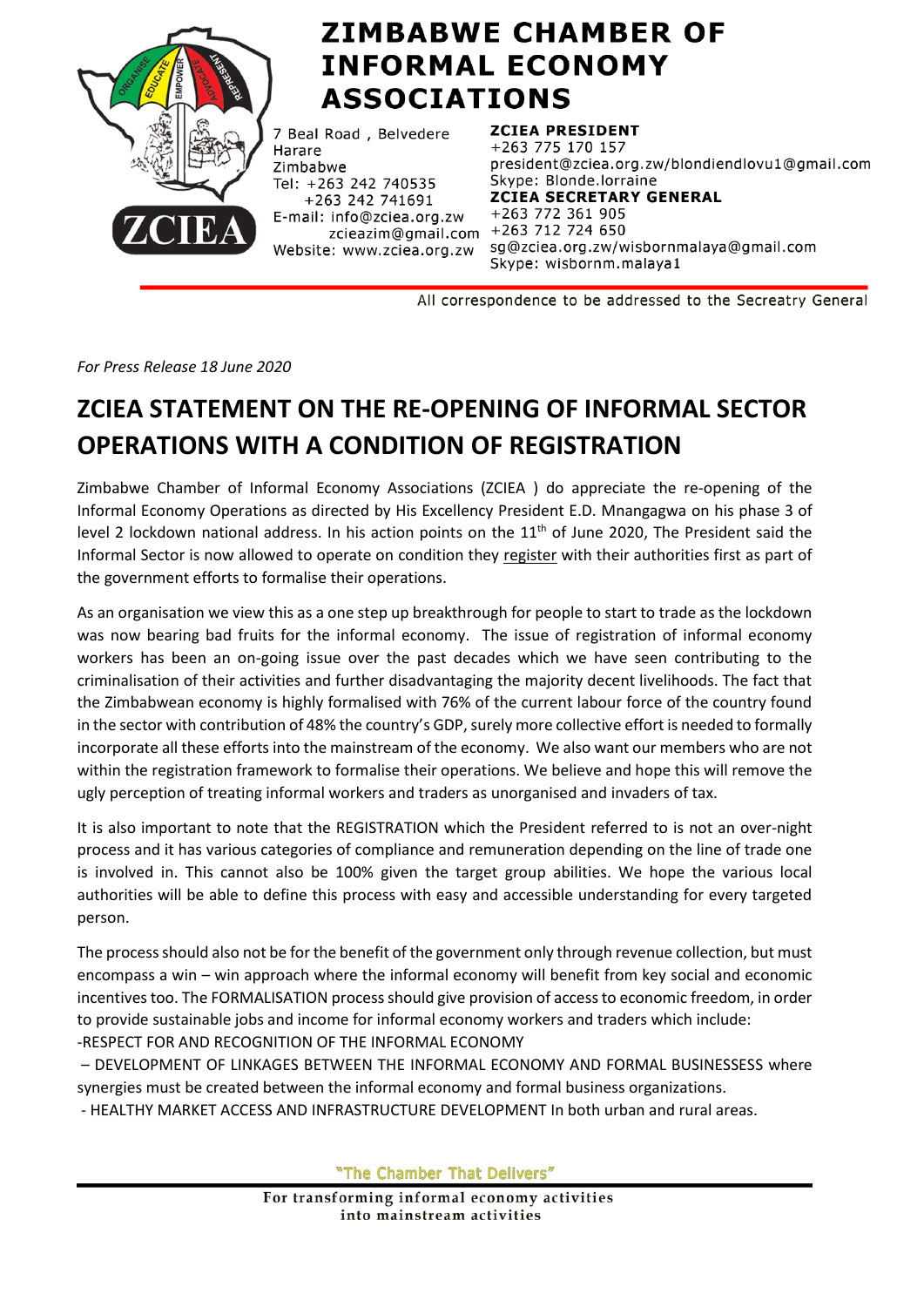– FINANCIAL INCLUSION to provide Improvement of the level of provision of financial services to informal economy businesses through Financial innovation, Financial literacy, Financial consumer protection and Microfinance.

– SOCIAL PROTECTION for the provision of affordable social services in the form of pensions, medical aid and insurance to informal economy business-people and workers.

– DEVOLUTION which promotes the empowerment of citizens to be in control of their local communities through the decentralisation of state administration and authority.

Appreciation of the role the informal economy is playing by the government is key. The political will to understand and decriminalise clean sections of informal trade should be progressive at all costs through domestication of international instruments such as International Labour Organisation Recommendation 204 of 2015 and Convention 190 of 2019 which speaks to Eradication of Violence and harassment in the World of Work.

It is important to point out that our organization has already been proactive in the fight against COVID-19 countrywide through provision of Personal Protective Equipment (PPEs) to informal economy workers and traders in partnership with some local authorities and assisting vulnerable 3000 members with cash transfers to cushion them during lockdown. This initiative was designed to protect not only our membership but greater society and we will continue to do so as part of complementing government's efforts combat COVID-19 in Zimbabwe.

We urge the government to set up consultative and inclusive all stakeholders dialogue platforms (Informal Economy organisations included) in order to come up with transparent processes of formalisation and regularisation of the Informal Economy that is developmental and sustainable from community level to national level.

ZCIEA is fully committed to support pure development of our country Zimbabwe through transformation of informal economy activities into mainstream activities. We know and certainly believe that this will alleviate poverty and initiate decent living standards for all. This will truly contribute towards the stability of the economy. We are believing in engagement of all key stakeholders as a very possible working model which we will commit to passion and seriousness.

ZCIEA is ready to upscale engagement with local authorities to chart a way forward and share ideas on the fight against COVID-19 and provision of more PPEs to members (, to ensure adherence to recommended hygienic standards), flexible workspace provision, layouts and locations, awareness raising on safety at work and social distancing and realistic registration of the informal economy into the mainstream economy.

As ZCIEA, we believe the informal economy is a key driver towards the transformation of Zimbabwe to retool and rediscover its breadbasket state and where poverty will be alleviated even for the future generations. This is our big match winner towards the new channels of economic administration as we flatten the curve of COVID-19 and reshaping into the 2030 middle income economy agenda.

"Nothing for us without us" "Together we can".

"The Chamber That Delivers".